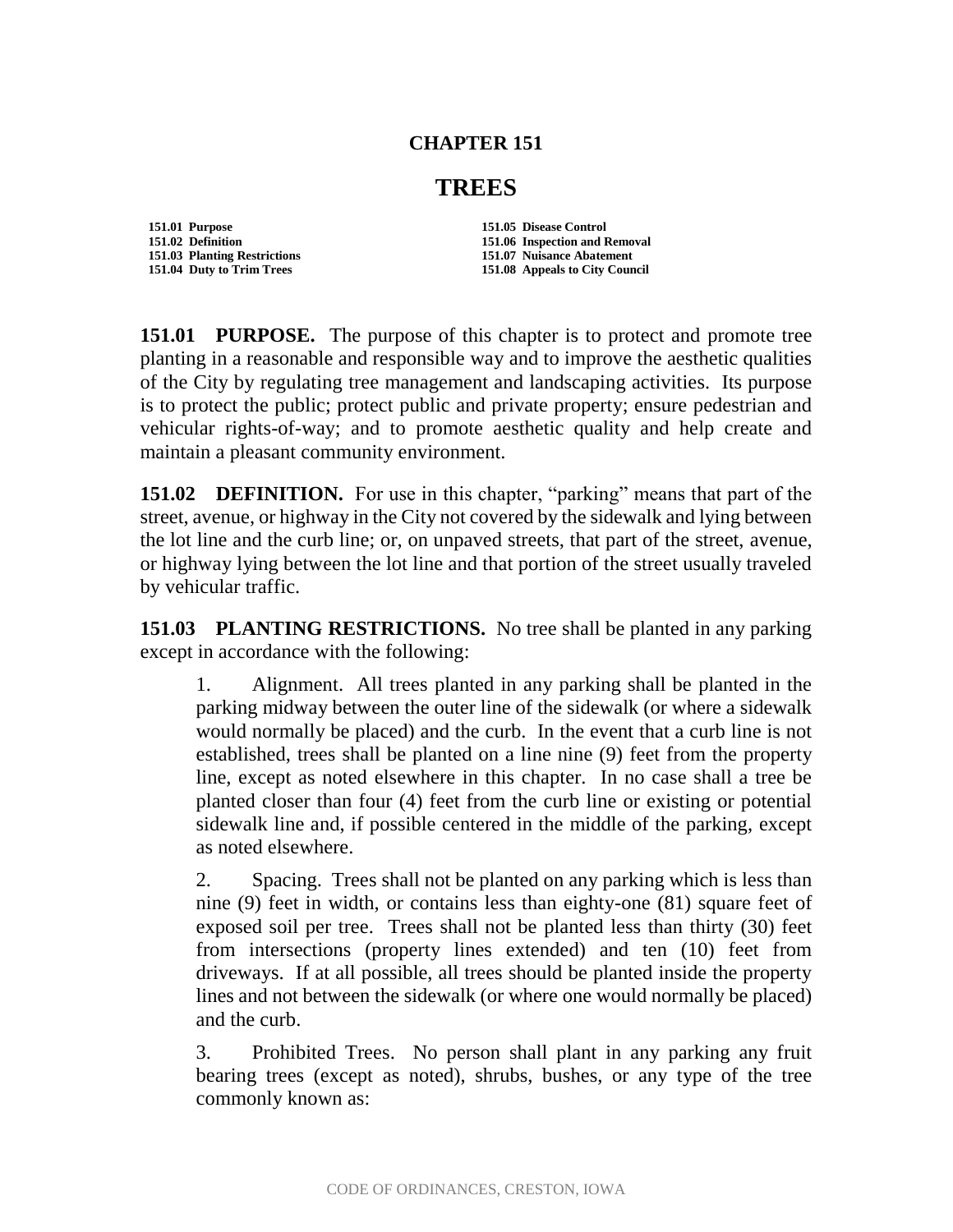- A. Cottonwood
- B. Poplar
- C. Box elder
- D. Chinese elm
- E. Evergreen
- F. Willow
- G. Black walnut
- H. Maples (except as indicated below)

4. Accepted Trees. The following is a list of trees which are acceptable to be planted in the parking. This list is divided into two (2) categories, A and B. The minimum distance between any trees (either category) is twentyfive (25) feet.

- A. Category A Trees:
	- (1) Amur maple (tree form only)
	- (2) Japanese tree lilac
	- (3) Ornamental pear
	- (4) Purple leaf plum (non-fruit varieties)
	- (5) White fringe tree
	- (6) Corkscrew willow

(7) Any flowering crabapple tree is acceptable provided that it is a variety in which the fruit it bears does not exceed three-quarters (3/4) inch in diameter

- (8) Padoga dogwood
- (9) Red bud

B. Category B Trees. Category B trees have different sitting requirements than Category A trees. The sitting requirements for Category B trees are:

(1) No trees shall be planted closer than eight (8) feet to the curb line and no closer than four (4) feet from the nearest sidewalk edge or where a sidewalk edge would normally be placed.

(2) Category B trees shall not be planted where they will potentially interfere with overhead wires.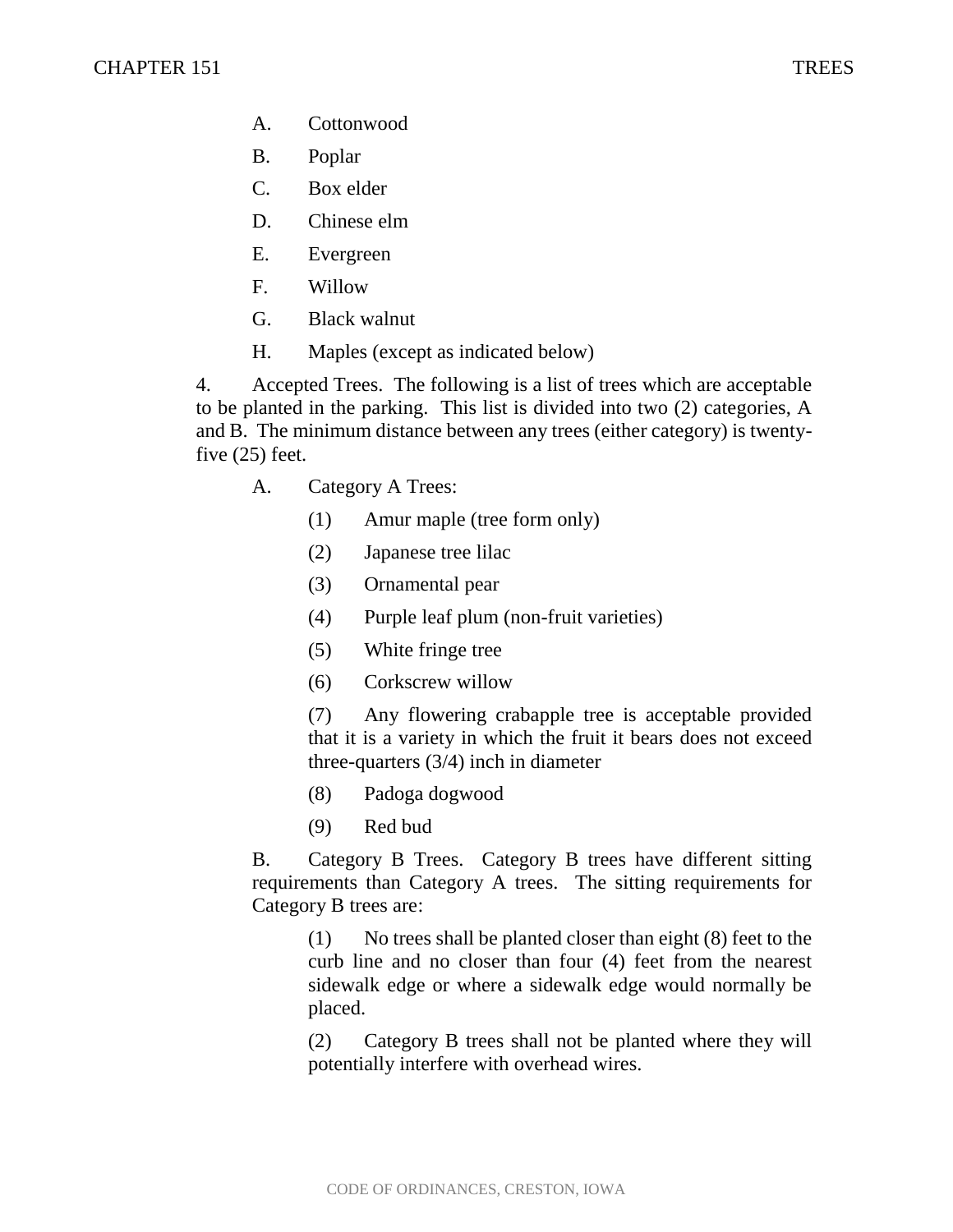(3) Category B trees shall not be planted where the width of the parking is less than twelve (12) feet.

- (4) Acceptable Category B trees are:
	- (a) Any variety of green or white ash trees
	- (b) River birch
	- (c) Greenspire linden

(5) As new species evolve, the City reserves the right to add species to either the Prohibited or Accepted trees list.

5. The abutting property owner is liable for any damage caused by a tree(s) not in compliance with this chapter. Prior to any digging or planting, it is the responsibility of the abutting property owner, occupant, or agent in charge to contact Iowa One Call at 1-800-292-8989 to have Locator Service come to the digging or planting site to determine where any underground systems are located.

6. No tree shall be planted within ten (10) feet of a fire hydrant.

## **151.04 DUTY TO TRIM TREES.**

1. The owner or agent of the abutting property shall keep the trees on or overhanging the street trimmed so that all branches will be at least sixteen (16) feet above the surface of the street and eight (8) feet above the sidewalks. If the abutting property owner fails to trim the trees, the City may serve notice on the abutting property owner requiring that such action be taken within five (5) days. If no action is taken within that time, the City may perform the required action and assess the costs incurred with such action against the abutting property for collection in the same manner as a property tax.

2. Trimming trees:

A. The City may trim any tree located on the parking if the tree is creating a public hazard.

B. The City may trim any tree, bush, or shrub to the extent necessary to remove the hazard to protect lives and property.

C. The City will employ persons skilled in such trimming so that the life and general aesthetic qualities of the tree, bush, or shrub are preserved.

**151.05 DISEASE CONTROL.** Any dead, diseased, or damaged tree or shrub which may harbor serious insect or disease, pests, or disease injurious to other trees,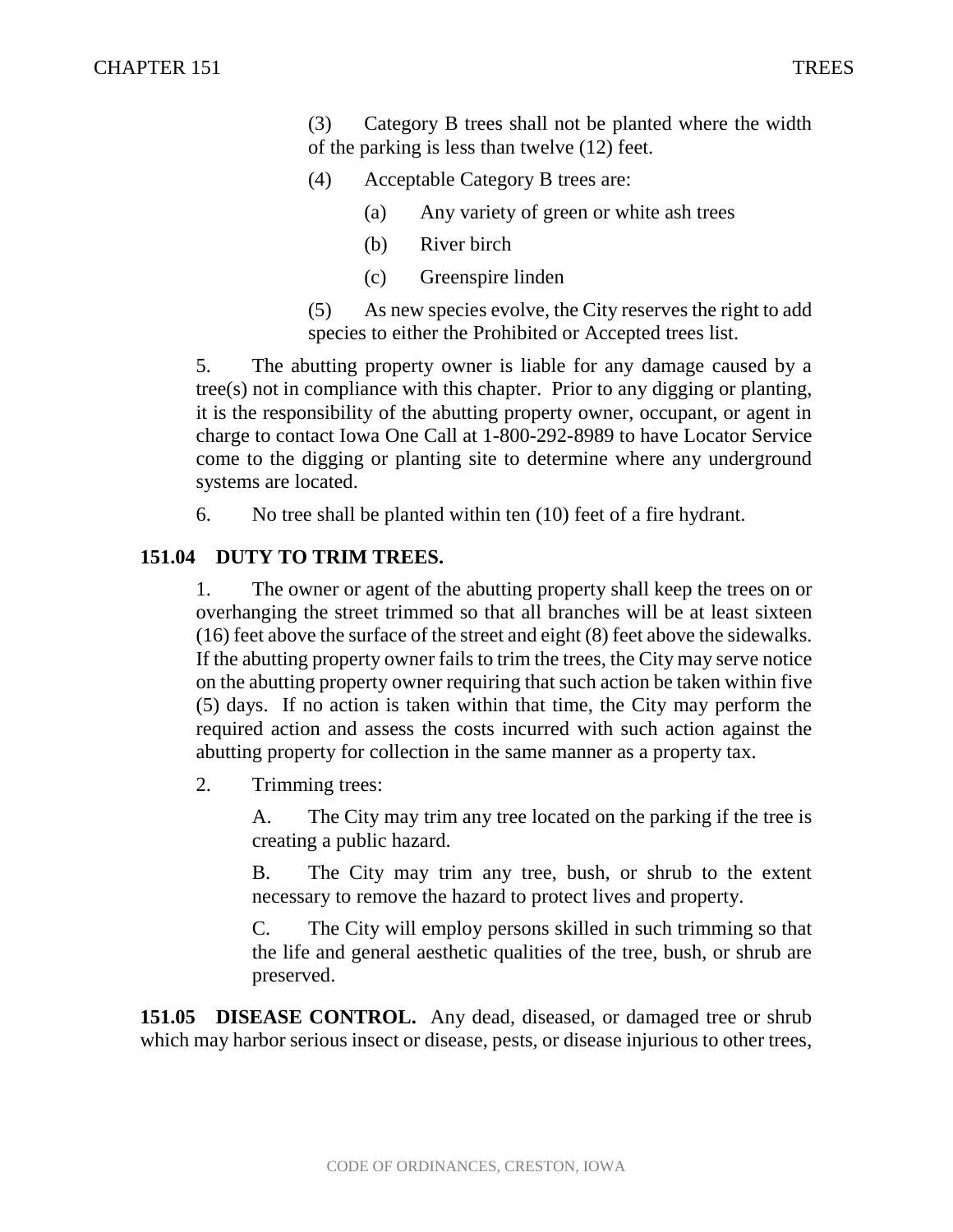as determined by the City Administrator or designee is hereby declared a nuisance and subject to abatement.

**151.06 INSPECTION AND REMOVAL.** The City Council shall inspect or cause to be inspected any trees or shrubs in the City reported or suspected to be infected with or damaged by any disease or insect or disease pests, and also trees damaged by storms and trees that could be considered hazardous to the public, and such trees and shrubs shall be subject to removal as follows:

1. Removal from City Property. If it is determined by the City Administrator or designee that any such conditions exist on any public property, including the parking between the curb and the lot line of private property, and that danger to the public or to other trees within the City is imminent, the Council shall immediately cause such condition to be corrected by treatment or removal so as to eliminate the hazard or destroy or prevent as fully as possible the spread of disease or the insect or disease pests. The Council may also order the removal of any trees on the streets of the City which interfere with the making of improvements or with travel thereof.

2. Removal from Private Property. If it is determined with reasonable certainty by the City Administrator or designee that any such condition exists on private property and that the danger to other trees within the City is imminent, the Council shall immediately notify (by certified mail) the property owner, occupant, or agent in charge of the property to correct such condition by treatment or removal of said tree(s) or shrub(s) within fourteen (14) days of said notification. If that property owner, occupant, or agent in charge of said property fails to comply within fourteen (14) days of the receipt of notice, the Council may cause the nuisance to be removed and the costs of removal be assessed against the property.

3. Except as provided above, no tree, bush or shrub shall be removed without the written consent of the property owner, occupant, or agent in charge of the property upon which property the tree, bush, or shrub is located.

4. The City shall not be responsible for a property owner's, occupant's, or agent's in charge of the property, discretionary removal of any tree not damaged by storm or disease or otherwise not posing a public hazard or nuisance.

**151.07 NUISANCE ABATEMENT.** All trees, shrubs, and bushes on the parking which are planted in violation of, or not maintained in compliance with, the provisions of this chapter are hereby declared to constitute a public nuisance. The City Administrator or designee may cause written notice to be served on the property owner requiring such nuisance to be corrected within a specified period, or the nuisance be abated and the costs thereof be assessed against the property owner in the manner of ordinary taxes.